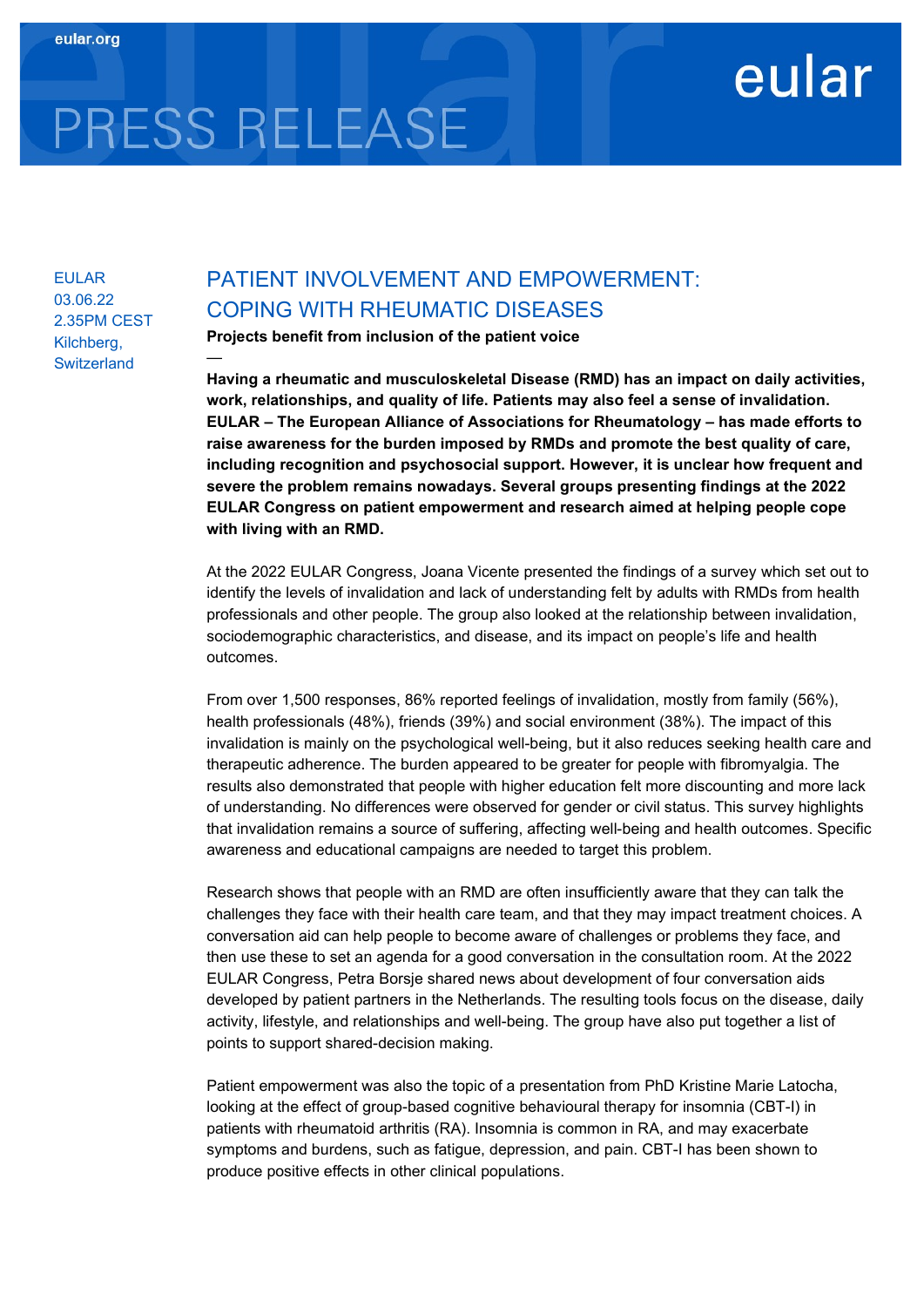HIPPOCRATES is a large, international research project addressing the needs of people with psoriatic arthritis (PsA). It aims to improve early identification in people with psoriasis, as well as therapeutic options and outcomes for people living with PsA. A key strength of the project is that patient representative organisations are highly integrated, and will be important avenues for dissemination.

Lars Werner shared experiences of the first 6 months of patient involvement in HIPPOCRATES based on results from a survey and online workshop with patient research partners (PRPs).

The findings are positive: almost all PRPs have been invited to their work package meetings and included in email exchanges, and all feel well-included in assigned groups and roles. Nevertheless, it was reported that some PRPs may be reluctant to raise their voice or to be involved in discussions at virtual meetings.

#### Source

Borsje P, et al. Development of conversation aids: How to get the most out of your RMD appointment and advance your quality of life. Presented at EULAR 2022; abstract OP0005- PARE.

Vicente J, et al. "I will never forget the shame I felt": A survey to people with a rheumatic disease about invalidation from health professionals and other people. Presented at EULAR 2022; abstract OP0001.

Latocha KM, et al. The effect of group-based cognitive behavioural therapy for insomnia in patients with rheumatoid arthritis: A randomised controlled trial. Presented at EULAR 2022; abstract OP0295-HPR.

Werner L, et al. Meaningful patient involvement is critical to successful international grant applications: the case of the HIPPOCRATES consortium. Presented at EULAR 2022; abstract OP0204-PARE.

#### About EULAR

EULAR – the European Alliance of Associations for Rheumatology – is the European umbrella organisation representing scientific societies, health professional associations and organisations for people with rheumatic and musculoskeletal diseases (RMDs). EULAR aims to reduce the burden of RMDs on individuals and society and to improve the treatment, prevention and rehabilitation of RMDs. To this end, EULAR fosters excellence in education and research in the field of rheumatology. It promotes the translation of research advances into daily care and fights for the recognition of the needs of people with RMDs by the EU institutions through advocacy action.